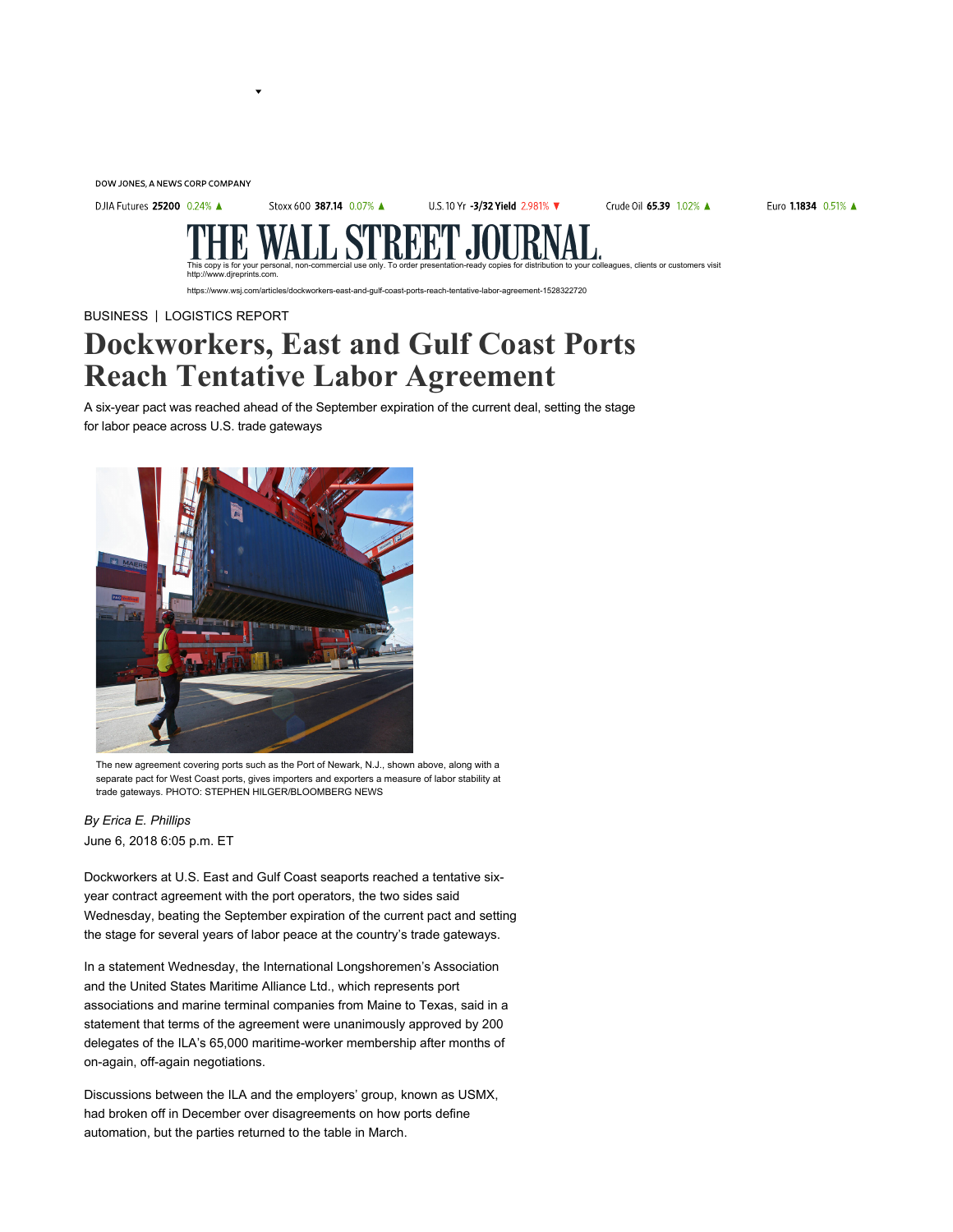|                                                                                       | The     |
|---------------------------------------------------------------------------------------|---------|
| ALSO IN LOGISTICS                                                                     | new     |
|                                                                                       | contra  |
| • Dockworkers, East and Gulf Coast Ports Reach Tentative Labor Agreement June 6, 2018 | ct      |
| • Truck Orders Soaring on Growing Freight Demand June 5, 2018                         | carries |
| • Logistics Hiring Surged in May on Growing Freight Demand June 1, 2018               | throug  |
| • Philadelphia Shipyard Struggles to Survive on Order Drought May 31, 2018            | h mid-  |
|                                                                                       | 2024.   |

ILA President Harold J. Daggett, and David F. Adam, chairman of USMX, called it, "beneficial to both sides." In a statement the parties said they hoped to have local agreements that go along with the broader master contract ironed out by July 10, 2018. A ratification vote by members will come after that.

A ratified agreement, along with an existing contract between the separate West Coast dockworkers' union and port employers there, would leave all ports across the U.S. covered under labor deals through at least the middle of 2022, easing concerns by retailers and manufacturers over a sector marked by labor strife in recent years.

In late 2014, a labor contract between the West Coast's International Longshore and Warehouse Union and port employers ran out while the parties were negotiating, leading to widespread delays in cargo handling at major gateways. Dozens of ships sat offshore outside the nation's largest port complex in Los Angeles and Long Beach, Calif., waiting to unload, and businesses across the country faced inventory shortages for months during and after the negotiations finally concluded in February 2015.

"That all had an impact on the bottom line for companies and on the economy as a whole," said Jonathan Gold, vice president for supply chain for the National Retail Federation. The new East and Gulf coast agreement provides retailers, manufacturers and exporters with long-term stability, Mr. Gold said. Newsletter Sign-up

The current contract between ILA and USMX was set to expire Sept. 30, 2018, and

pressure for a new deal grew last year after the Pacific Maritime Association, which represents West Coast port operators, reached a pact with the union there to extend their 2015 agreement until July 1, 2022.

"Given the agreements that were reached on the West Coast, the East Coast really didn't have a choice but to reach the same kind of agreement or they would really be risking jobs and business," said Jon Slangerup, chief executive of American Global Logistics LLC, an Atlanta-based freight forwarder and logistics provider. Mr. Slangerup was chief executive of the Port of Long Beach from 2014 to 2016.

—Jennifer Smith contributed to this story.

Write to Erica E. Phillips at erica.phillips@wsj.com